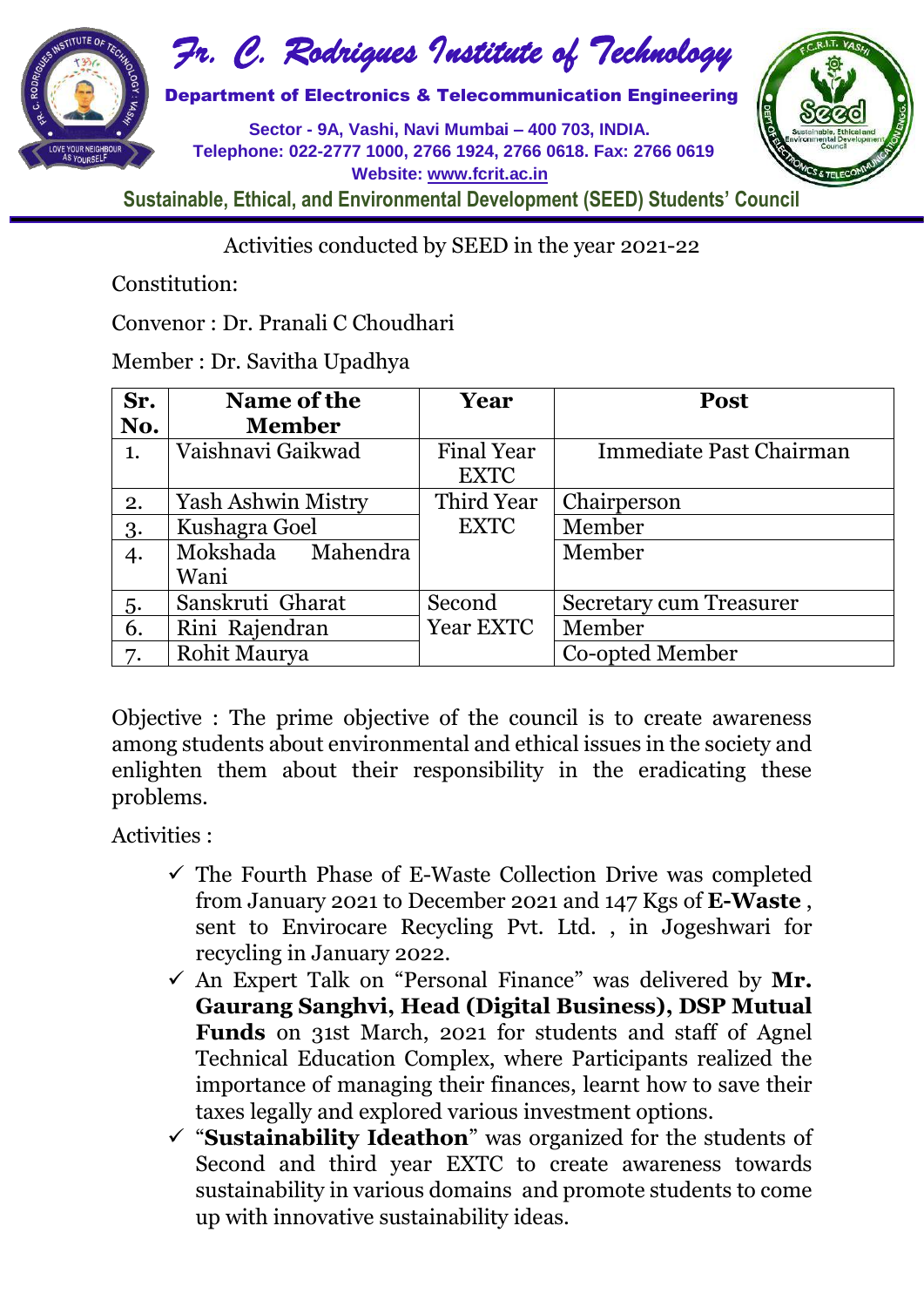

*Fr. C. Rodrigues Institute of Technology*

**Sector - 9A, Vashi, Navi Mumbai – 400 703, INDIA. Telephone: 022-2777 1000, 2766 1924, 2766 0618. Fax: 2766 0619 Website: [www.fcrit.ac.in](http://www.fcrit.ac.in/)**



**Sustainable, Ethical, and Environmental Development (SEED) Students' Council**

 $\checkmark$  An Expert Talk on "Social Responsibilities of an Individual" was delivered by **Ms. Sayali Marawar , our Alumni and Lead-Field engagements at Indian Housing Federation** on 27th October, 2021 for students of EXTC which helped the students to understand how each one can contribute towards the betterment of the society regardless of one's profession.

*Dr. Pranali Choudhari, Convenor SEED Council*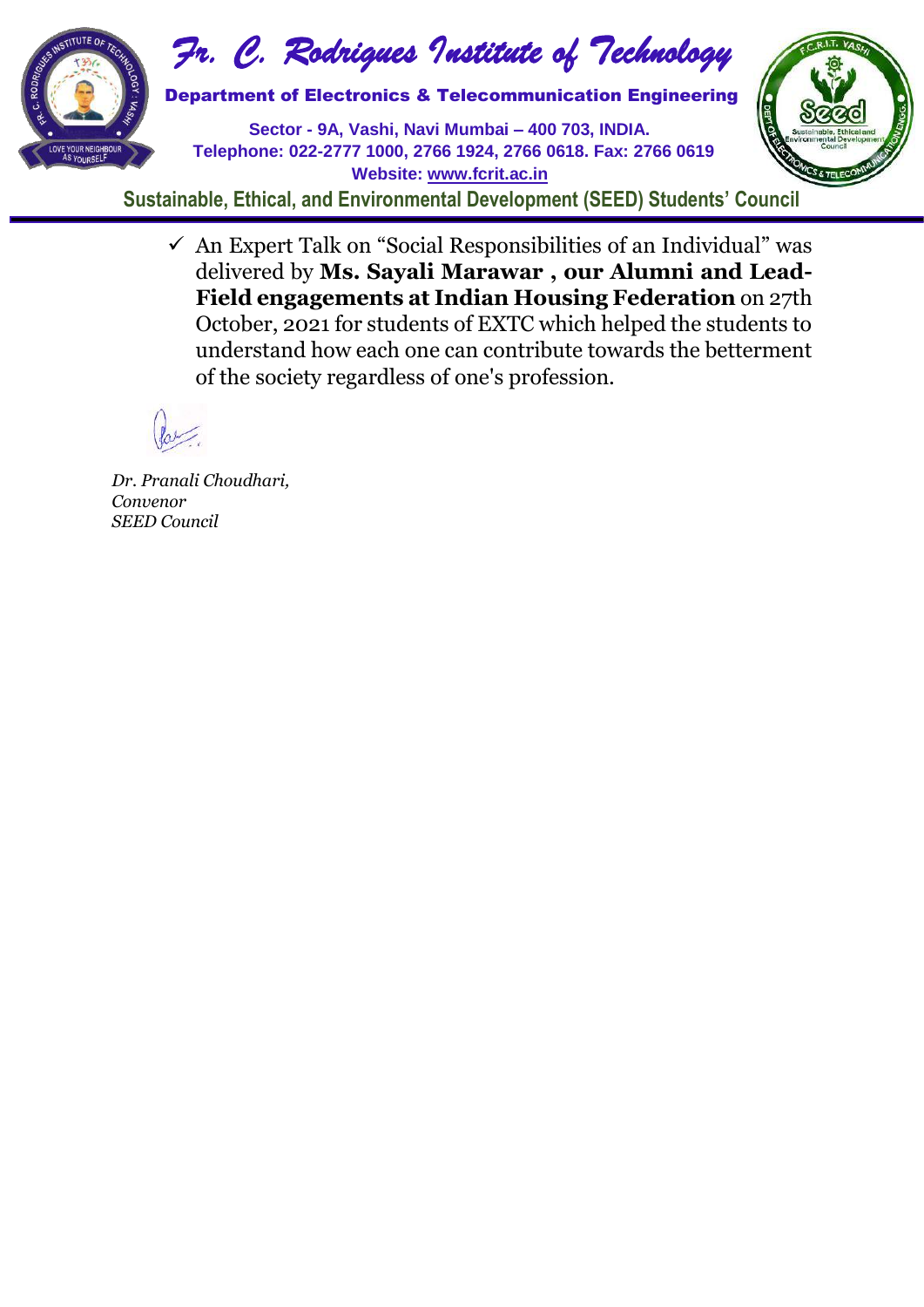

*Fr. C. Rodrigues Institute of* 

*Technology*



**Sector - 9A, Vashi, Navi Mumbai – 400 703, INDIA. Telephone: 022-2777 1000, 2766 1924, 2766 0618. Fax: 2766 0619 Website: [www.fcrit.ac.in](http://www.fcrit.ac.in/) Sustainable, Ethical, and Environmental Development (SEED) Students' Council**

## **Event Report**

| 1. Topic:                  | <b>Personal Finance.</b>                                   |
|----------------------------|------------------------------------------------------------|
| 2. Date:                   | 31 <sup>st</sup> March, 2021.                              |
| 3. Platform:               | <b>Microsoft Teams.</b>                                    |
| 4. Speaker:                | <b>Gaurang Sanghvi (That Finance Guy).</b>                 |
| 5. Details of the speaker: | <b>Head (Digital Business)</b><br><b>DSP Mutual Funds.</b> |
| 6. Participants:           | <b>Students and Faculty of FCRIT.</b>                      |
| 7. Number of Participants: | 66.                                                        |
| 8. Student Coordinator:    | Yash Mistry (Secretary, SEED).                             |
| 9. Staff Coordinator:      | Dr. Pranali Choudhari (Convenor, SEED).                    |
|                            |                                                            |

- **10. Brief Summary of the Event:**
	- **a.) Objective:** 
		- **To Learn how to manage personal finance.**
	- **b.) Content covered:** 
		- **How to make comfortable conversations related to money.**
		- **Difference between saving and investing.**
		- **Taxation.**
		- **Golden Rule of Compounding.**

Hr listur

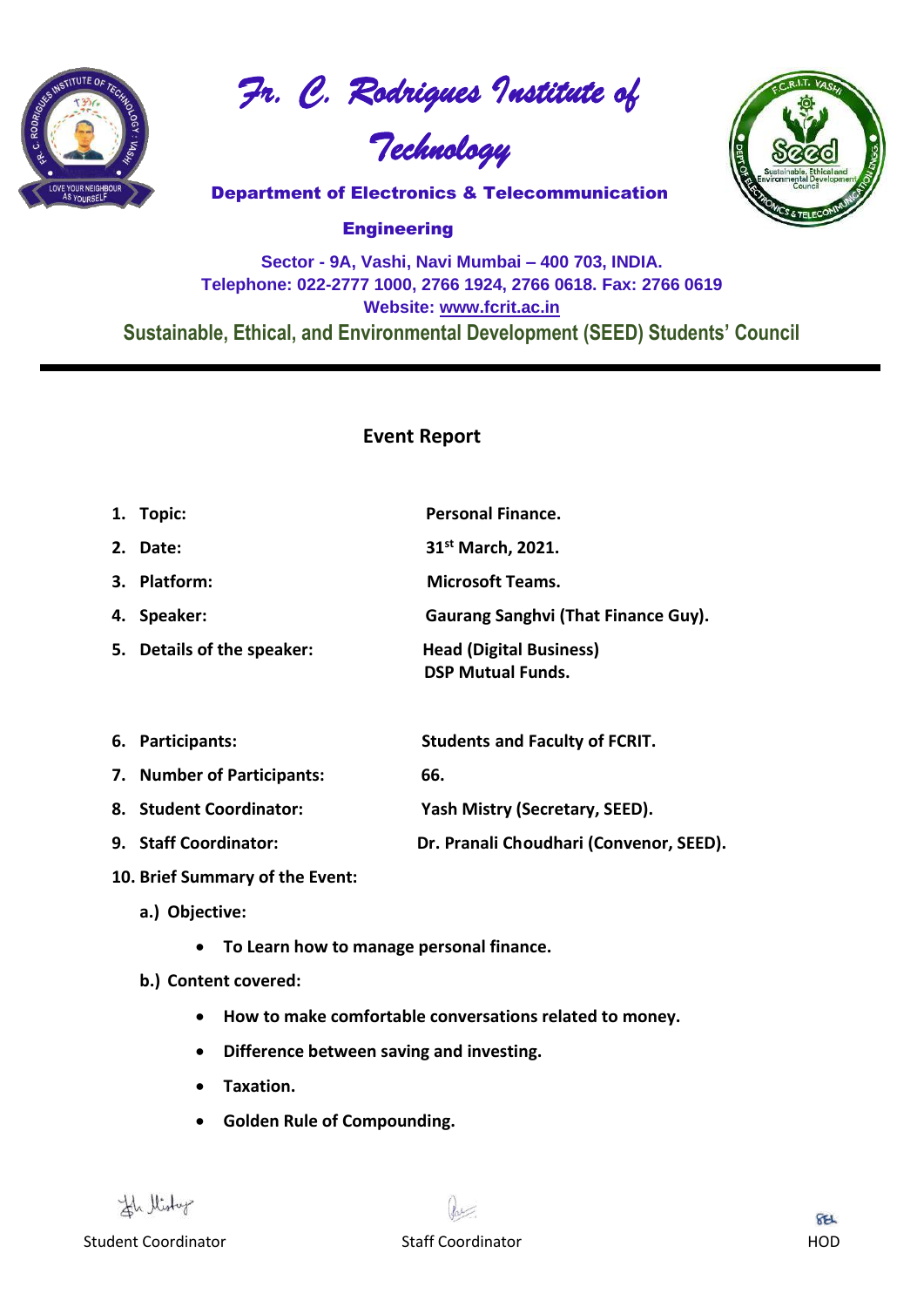

• *Fr. C. Rodrigues Institute of* 

# *Technology*



• Department of Electronics & Telecommunication

## **Engineering**

- **Sector - 9A, Vashi, Navi Mumbai – 400 703, INDIA.**
- **Telephone: 022-2777 1000, 2766 1924, 2766 0618. Fax: 2766 0619**
	- **Website: [www.fcrit.ac.in](http://www.fcrit.ac.in/)**
- **Sustainable, Ethical, and Environmental Development (SEED) Students' Council**

•

- **c.) Outcome:** 
	- **Participants realized the importance of managing their finances.**
	- **Participants learnt how to save their taxes legally.**
	- **Participants explored various investment options.**
	- **Participants learnt how to plan their short-term and long-term financial goals based on their current lifestyle.**

#### **11.) Poster:**



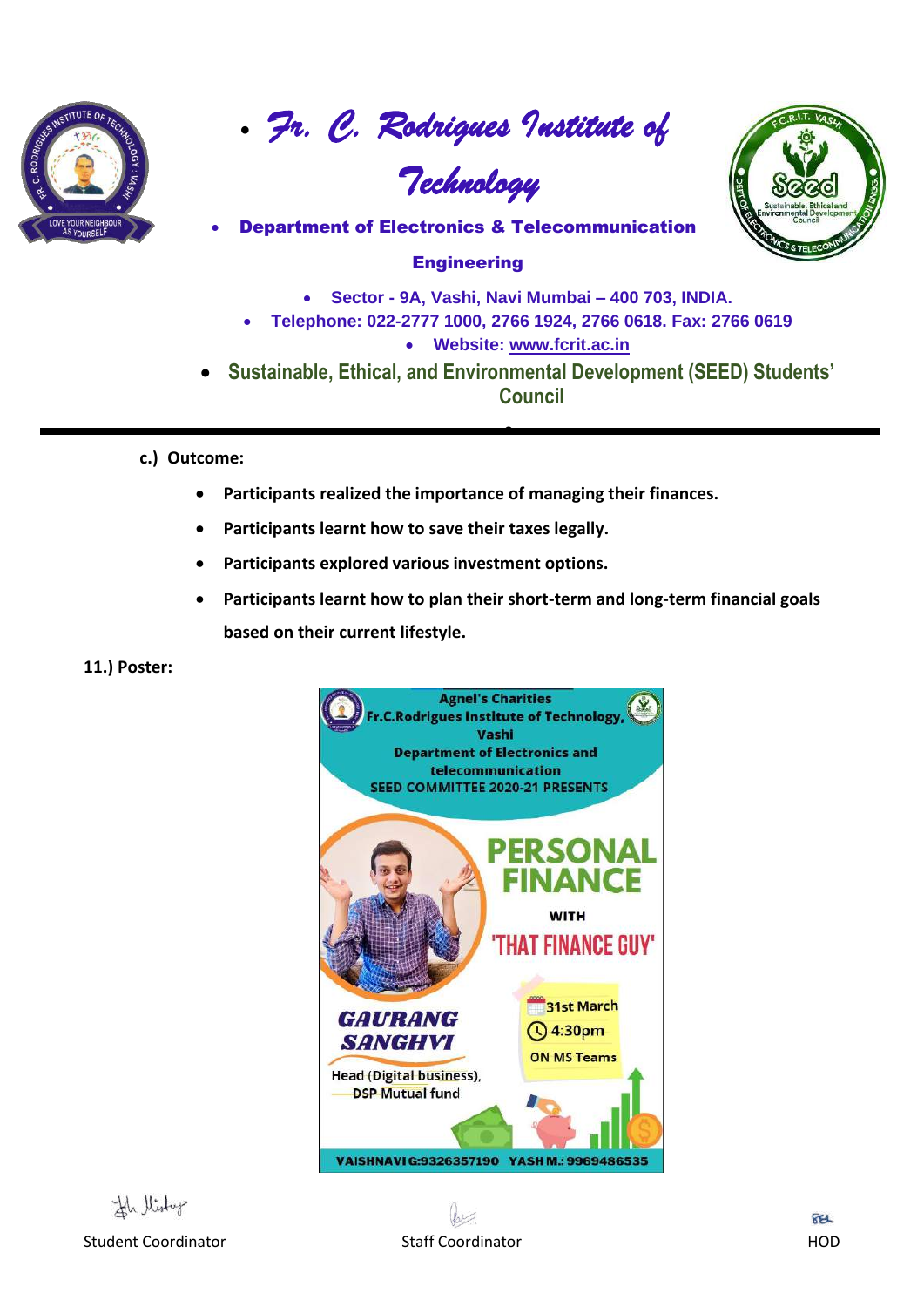

*Fr. C. Rodrigues Institute of* 





# **Sector - 9A, Vashi, Navi Mumbai – 400 703, INDIA. Telephone: 022-2777 1000, 2766 1924, 2766 0618. Fax: 2766 0619 Website: [www.fcrit.ac.in](http://www.fcrit.ac.in/) Sustainable, Ethical, and Environmental Development (SEED) Students' Council**

#### **12.) Photographs:**



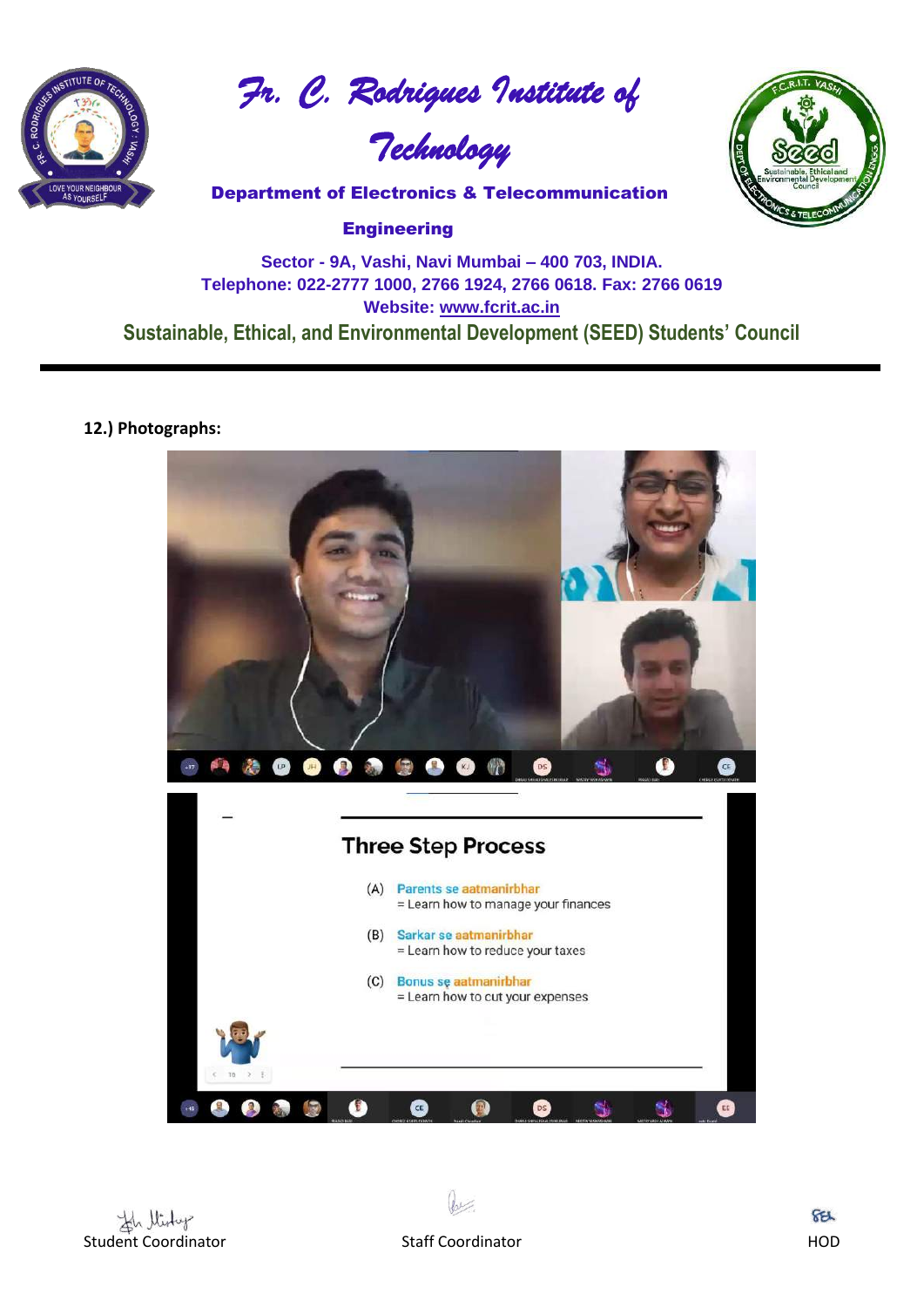

*Fr. C. Rodrigues Institute of* 





**Sector - 9A, Vashi, Navi Mumbai – 400 703, INDIA. Telephone: 022-2777 1000, 2766 1924, 2766 0618. Fax: 2766 0619 Website: [www.fcrit.ac.in](http://www.fcrit.ac.in/) Sustainable, Ethical, and Environmental Development (SEED) Students' Council**

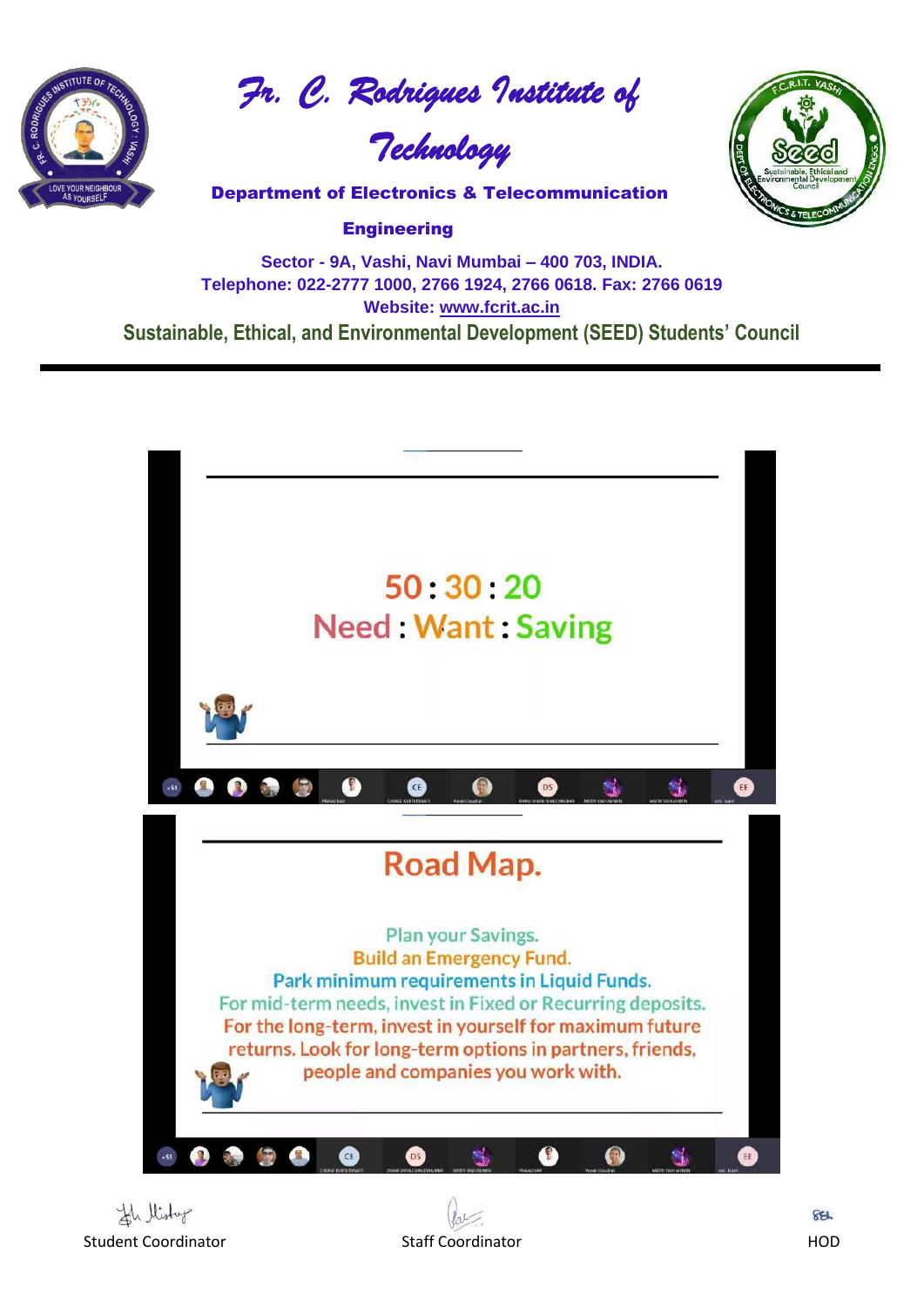

*Fr. C. Rodrigues Institute of* 





**Engineering** 

## **Sector - 9A, Vashi, Navi Mumbai – 400 703, INDIA. Telephone: 022-2777 1000, 2766 1924, 2766 0618. Fax: 2766 0619 Website: [www.fcrit.ac.in](http://www.fcrit.ac.in/) Sustainable, Ethical, and Environmental Development (SEED) Students' Council**

## **13.) Certificate:**



**14.) Participants Feedback:** 





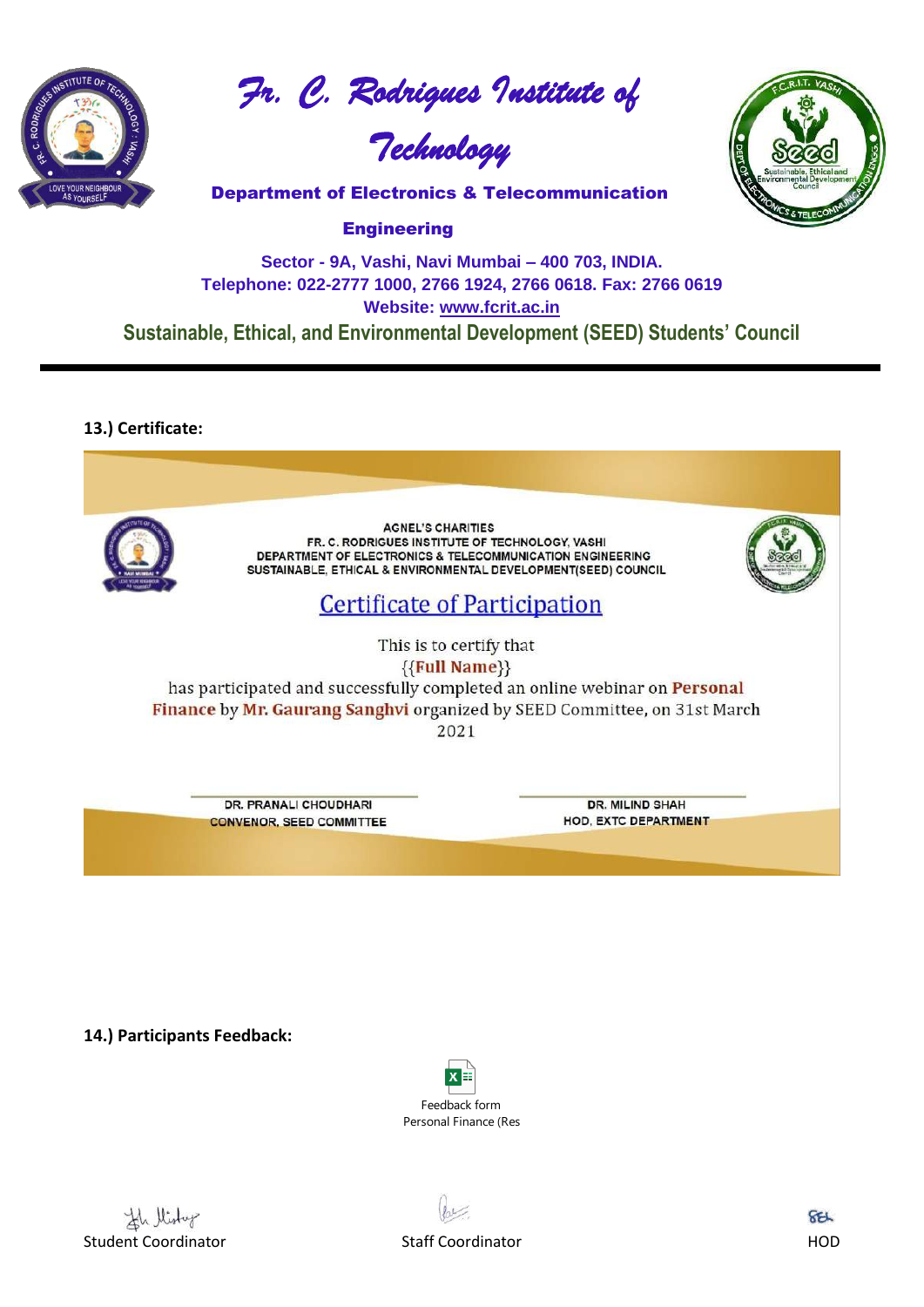

*Fr. C. Rodrigues Institute of* 

*Technology*



**Engineering** 

## **Sector - 9A, Vashi, Navi Mumbai – 400 703, INDIA. Telephone: 022-2777 1000, 2766 1924, 2766 0618. Fax: 2766 0619 Website: [www.fcrit.ac.in](http://www.fcrit.ac.in/) Sustainable, Ethical, and Environmental Development (SEED) Students' Council**

## **Event Report**

| 1. Topic:                     | <b>Sustainability Ideathon</b>                                                        |
|-------------------------------|---------------------------------------------------------------------------------------|
| 2. Date:                      | 28th August 2021                                                                      |
| 3. Platform:                  | <b>Google Meet</b>                                                                    |
| 4. Type                       | <b>Competition (Team event)</b>                                                       |
| 5. Judge:                     | Mr. Ashutosh Pani                                                                     |
| 6. Details of the speaker     | Masters student in Energy Science and Technology at<br><b>ETH Zürich, Switzerland</b> |
| 7. Participants:              | <b>Students of FCRIT.</b>                                                             |
| 8. Number of Participants:    | 24                                                                                    |
| 9. Student Coordinator:       | Yash Mistry (Chairperson, SEED).                                                      |
| <b>10. Staff Coordinator:</b> | Dr. Pranali Chaudhari (Convenor, SEED).                                               |

**11. Brief Summary of the Event:**

#### **a.) Objective:**

- **To create awareness towards sustainability in various domains**
- **To promote students to come up with innovative sustainability ideas.**
- **To think critically in regards to sustainability.**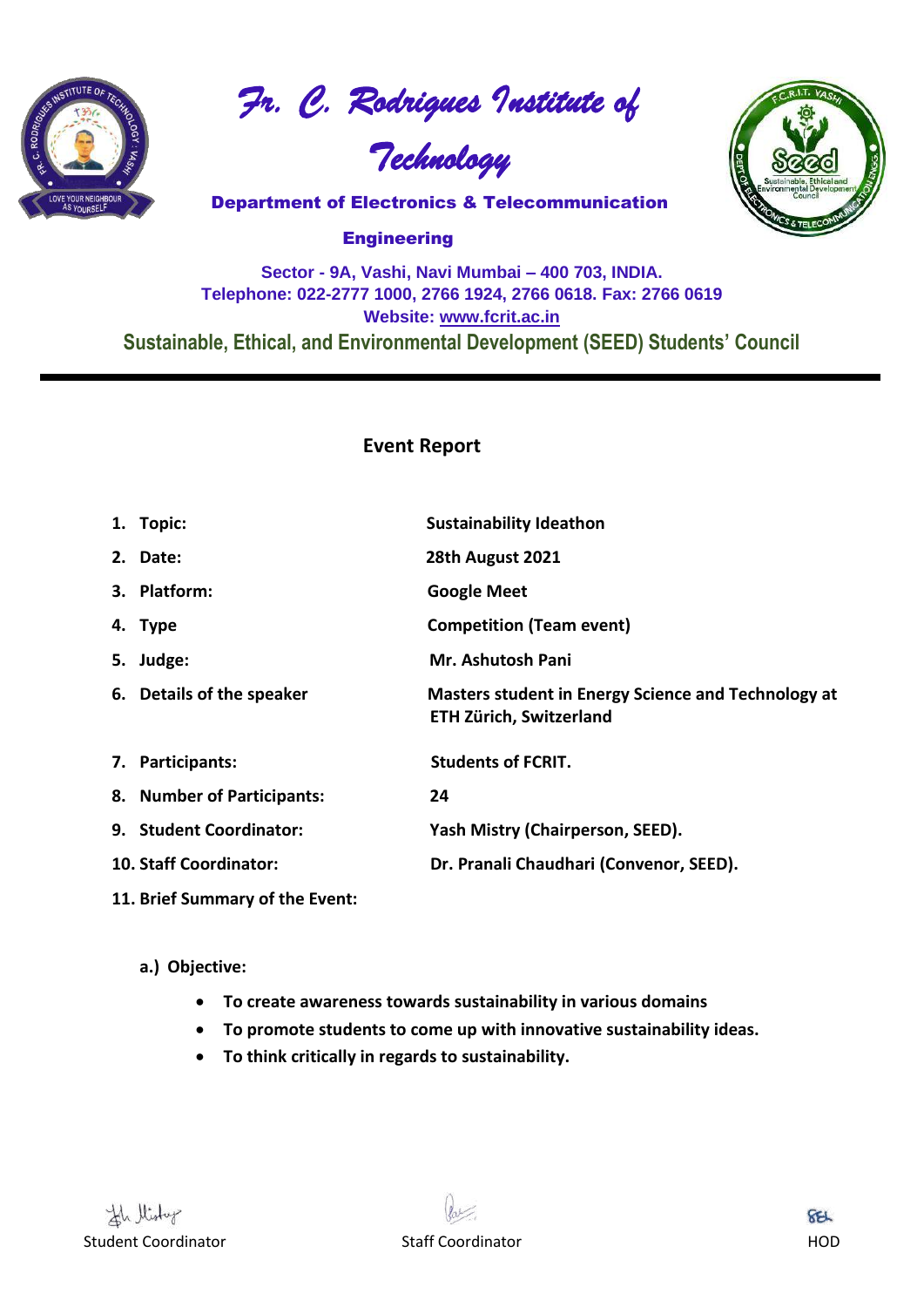

*Fr. C. Rodrigues Institute of* 





**Engineering** 

# **Sector - 9A, Vashi, Navi Mumbai – 400 703, INDIA. Telephone: 022-2777 1000, 2766 1924, 2766 0618. Fax: 2766 0619 Website: [www.fcrit.ac.in](http://www.fcrit.ac.in/) Sustainable, Ethical, and Environmental Development (SEED) Students' Council**

#### **b.) Outcome:**

- **Students came up with innovative ideas to support sustainability.**
- **All ideas were presented and judged by the expert.**
- **All teams had undergone series of analytical questions which in turn enhanced the critical thinking among the participants.**
- **Top two teams were selected based on the idea, implementation and presentation skills.**

#### **11.) Winning Teams and their topics:**

#### **Winner: TEAM HawkEye – SUSTAINABLE PACKAGING AND LOGISTICS**

#### **Members:**

- **1. Suyash Mali (Leader)**
- **2. Minal Kale**
- **3. Chetan Velonde**
- **4. Aditi Ambadkar**

#### **Runner-up : TEAM SPA – WATT FIRST**

#### **Members:**

- **1. Shrudhi Chaudhary**
- **2. Payal Chatterjee**
- **3. Atharva Pasalkar**

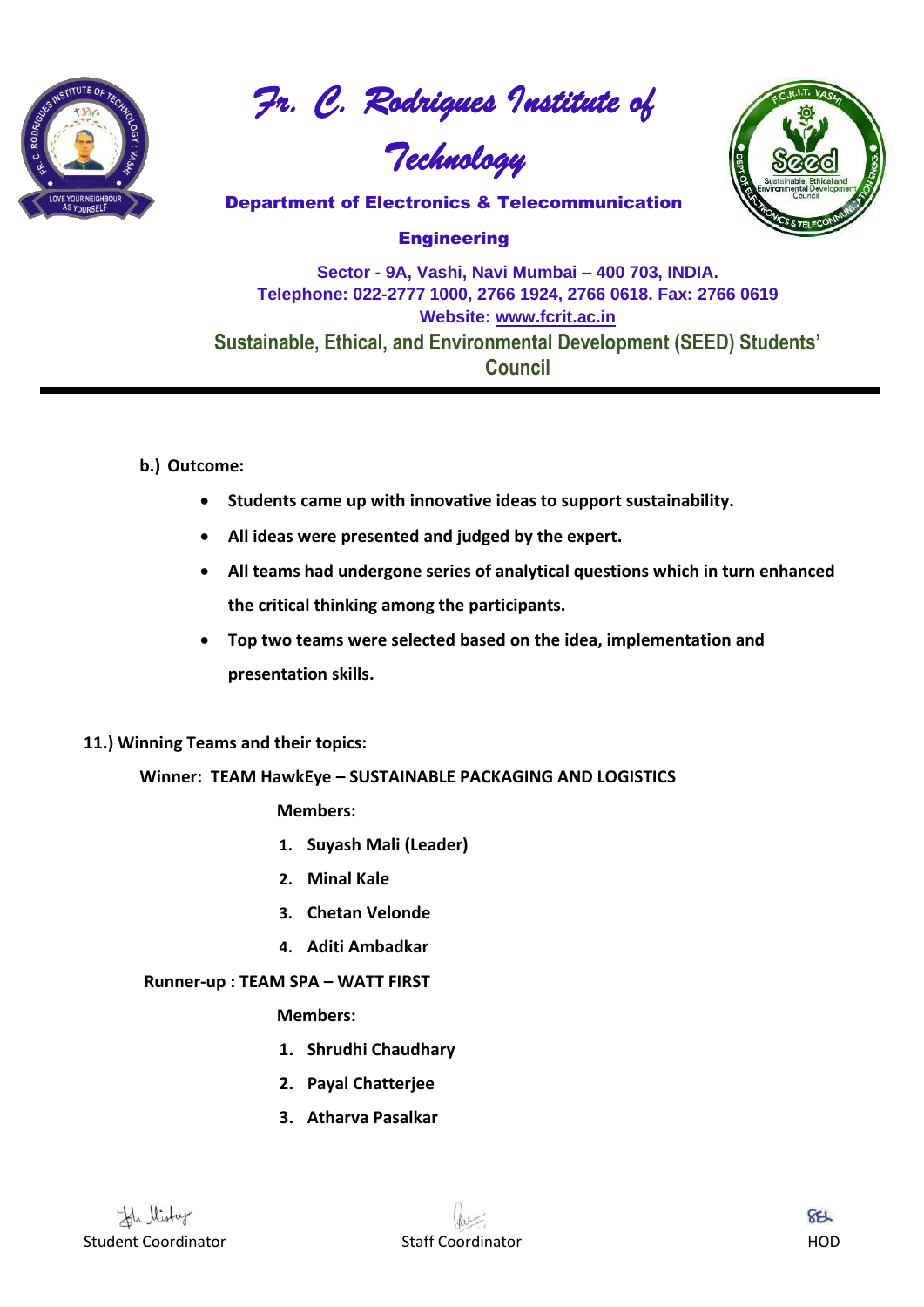

*Fr. C. Rodrigues Institute of* 

*Technology*



**Engineering** 

## **Sector - 9A, Vashi, Navi Mumbai – 400 703, INDIA. Telephone: 022-2777 1000, 2766 1924, 2766 0618. Fax: 2766 0619 Website: [www.fcrit.ac.in](http://www.fcrit.ac.in/) Sustainable, Ethical, and Environmental Development (SEED) Students' Council**

#### **12.) Photographs:**



Fig 1: Screenshot from the event



th llistur Student Coordinator **Staff Coordinator** Staff Coordinator **HOD** 



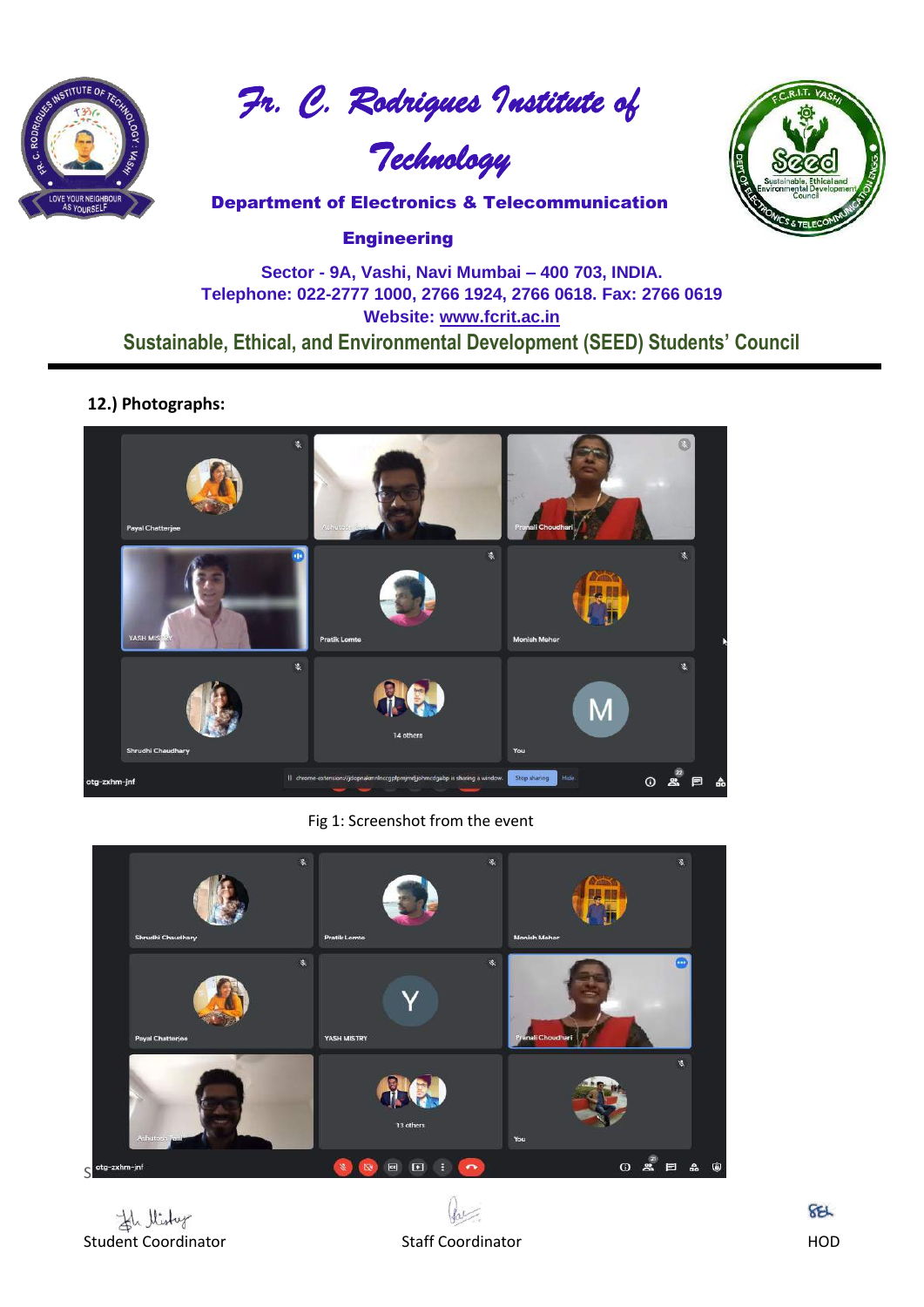Fig 2: Screenshot from the event



*Fr. C. Rodrigues Institute of Technology*

Department of Electronics & Telecommunication

#### **Engineering**



**Sector - 9A, Vashi, Navi Mumbai – 400 703, INDIA. Telephone: 022-2777 1000, 2766 1924, 2766 0618. Fax: 2766 0619 Website: [www.fcrit.ac.in](http://www.fcrit.ac.in/) Sustainable, Ethical, and Environmental Development (SEED) Students' Council**



Fig 3: Team HawkEye - Sustainable Packaging and logistics



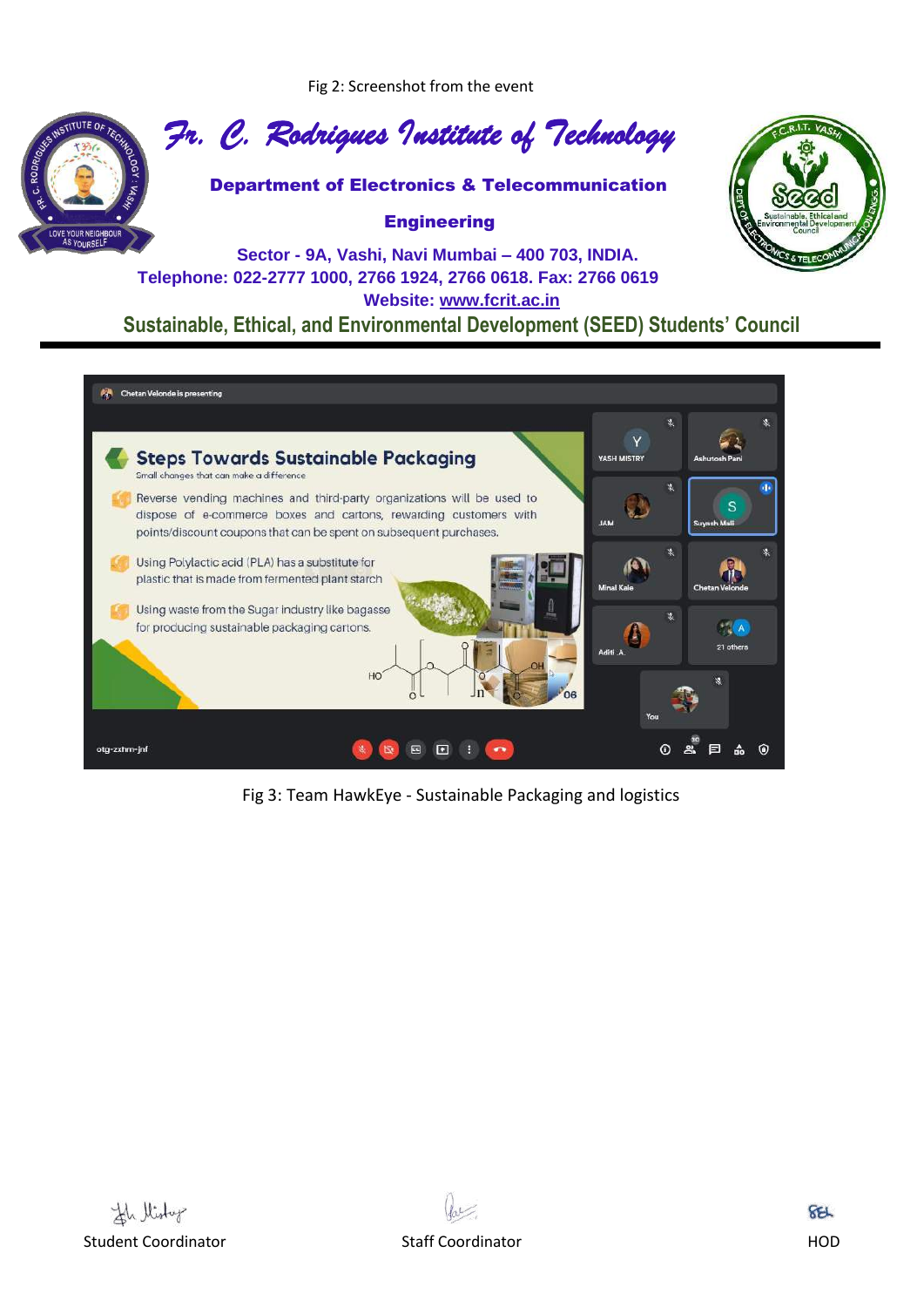

*Fr. C. Rodrigues Institute of* 

*Technology*



#### **Engineering**

## **Sector - 9A, Vashi, Navi Mumbai – 400 703, INDIA. Telephone: 022-2777 1000, 2766 1924, 2766 0618. Fax: 2766 0619 Website: [www.fcrit.ac.in](http://www.fcrit.ac.in/) Sustainable, Ethical, and Environmental Development (SEED) Students' Council**



Fig 4: Team SPA- Watt First

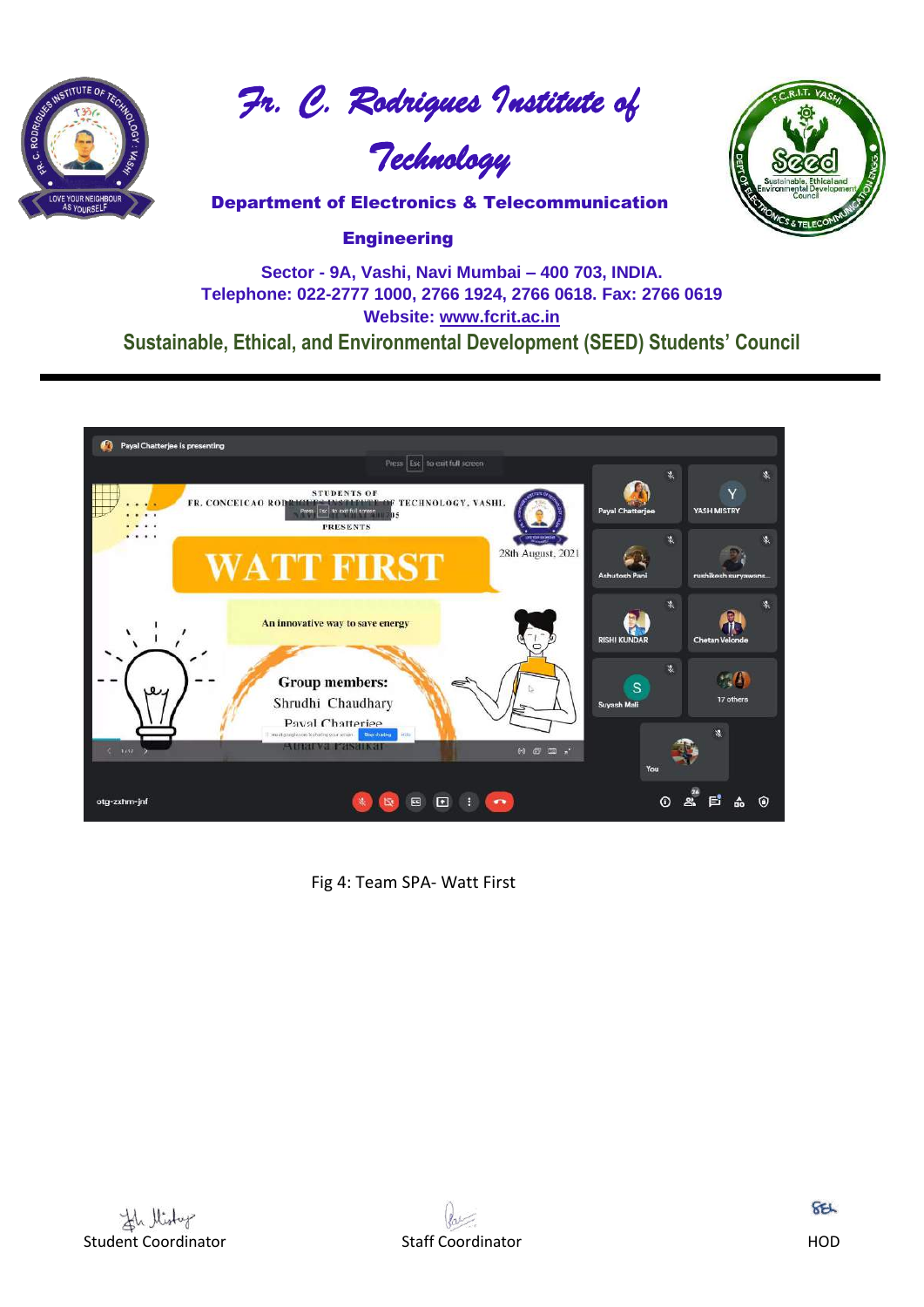

Fig-5: Certificate of participation

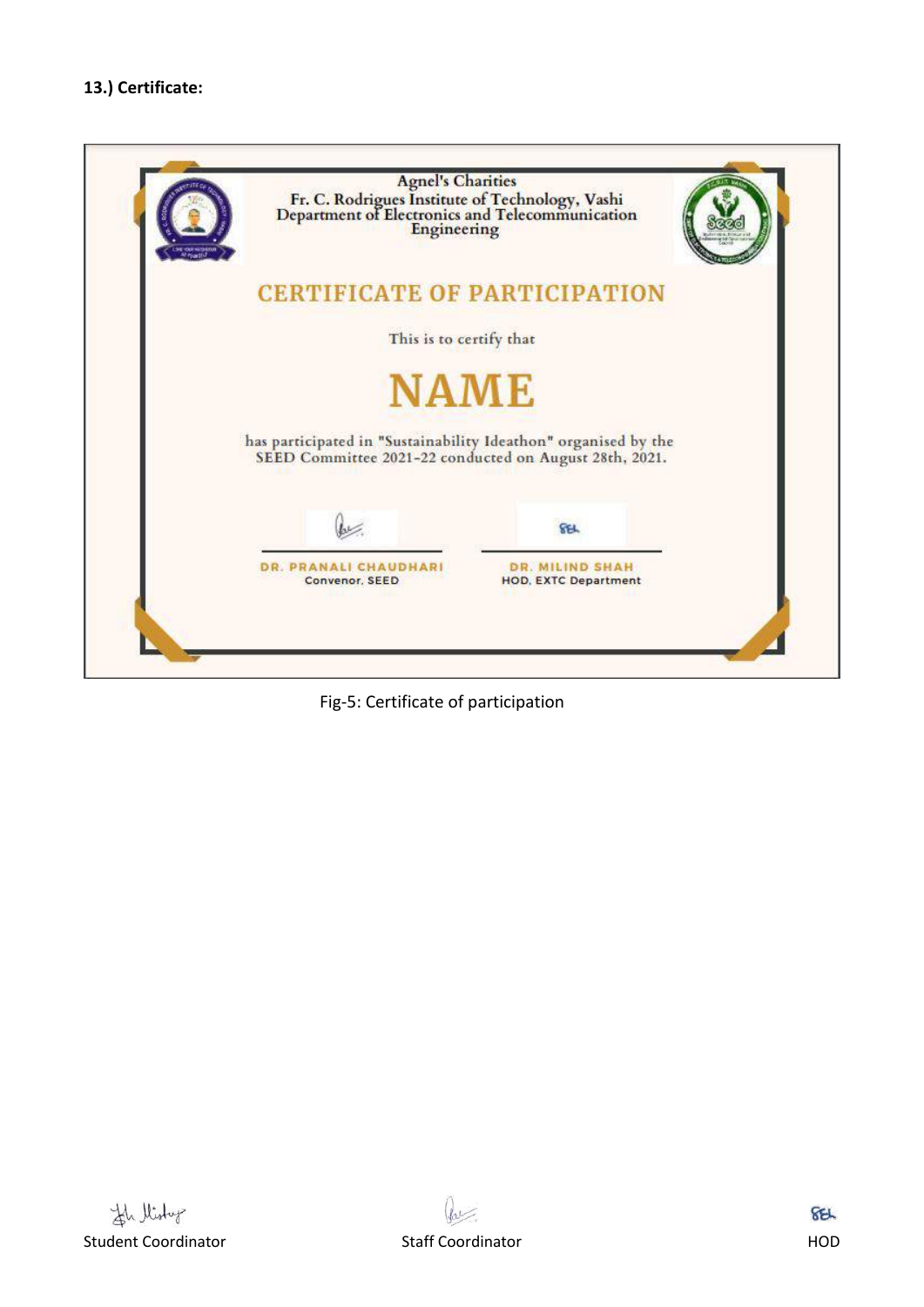#### **14.) Participants Feedback:**

Any overall feedback for the event?

12 responses

Very good organaized event

The event was really well managed publicity should be more so that there is more competitive and new ideas. Increase the price money @

It was a great opportunity to learn how to participate in such competitions with an solution oriented approach

Really good and well organized

the event was good. i liked the presentations given by everyone. the q and a session was good.

Very good

It was good

Good efforts from both host and participants



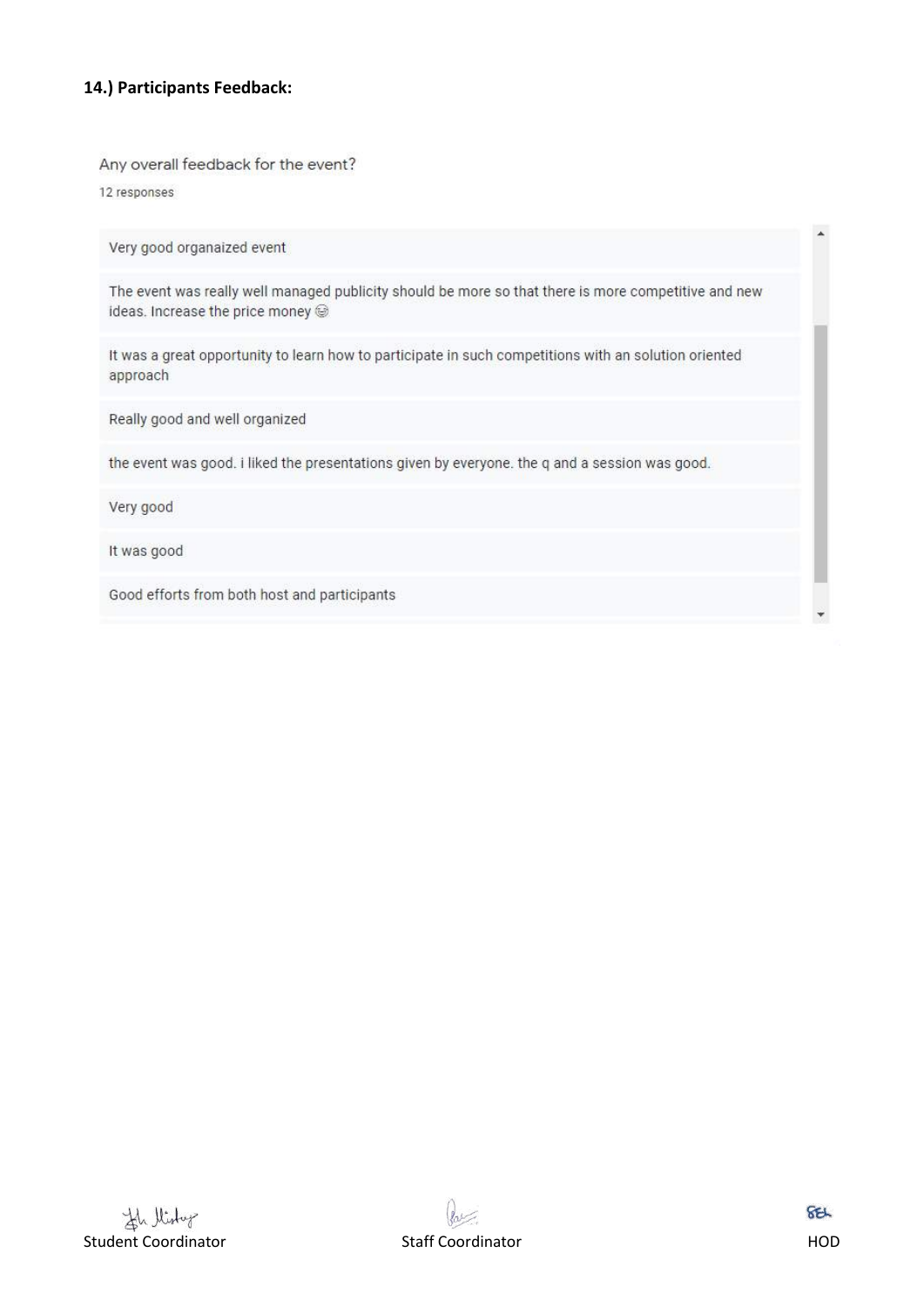

*Fr. C. Rodrigues Institute of* 

*Technology*



**Engineering** 

**Sector - 9A, Vashi, Navi Mumbai – 400 703, INDIA. Telephone: 022-2777 1000, 2766 1924, 2766 0618. Fax: 2766 0619 Website: [www.fcrit.ac.in](http://www.fcrit.ac.in/) Sustainable, Ethical, and Environmental Development (SEED) Students' Council**

•

## **Event Report**

| 1. Topic:                  | Social Responsibilities of an Individual                                                                                          |
|----------------------------|-----------------------------------------------------------------------------------------------------------------------------------|
| 2. Date:                   | 27 <sup>th</sup> October, 2021.                                                                                                   |
| 3. Platform:               | <b>Microsoft Teams.</b>                                                                                                           |
| 4. Speaker:                | Ms. Sayali Marawar                                                                                                                |
| 5. Details of the speaker: | Enabling access to housing for urban poor,<br>Young India Fellowship '16, Lead-Field<br>engagements at Indian Housing Federation. |
| 6. Participants:           | SE and TE Students of FCRIT.                                                                                                      |
| 7. Number of Participants: | 73                                                                                                                                |
| 8. Student Coordinator:    | Sanskruti Gharat (Secretary, SEED).                                                                                               |
| 9. Staff Coordinator:      | Dr. Pranali Choudhari (Convenor, SEED).                                                                                           |
|                            |                                                                                                                                   |

- **10. Brief Summary of the Event:**
	- **a.) Objective:** 
		- **To help understand how each one can contribute towards the betterment of the society regardless of one's profession.**
	- **b.) Content covered:** 
		- **Social responsibilities an engineer should possess.**
		- **Insights on how to start-up at an early stage, the hardships faced and how to tackle them.**
		- **Importance of mentorship and guidance in a student's life.**

and the United States of the States of the States of the States of the States of the States of the States of the States of the States of the States of the States of the HOD



**SEL**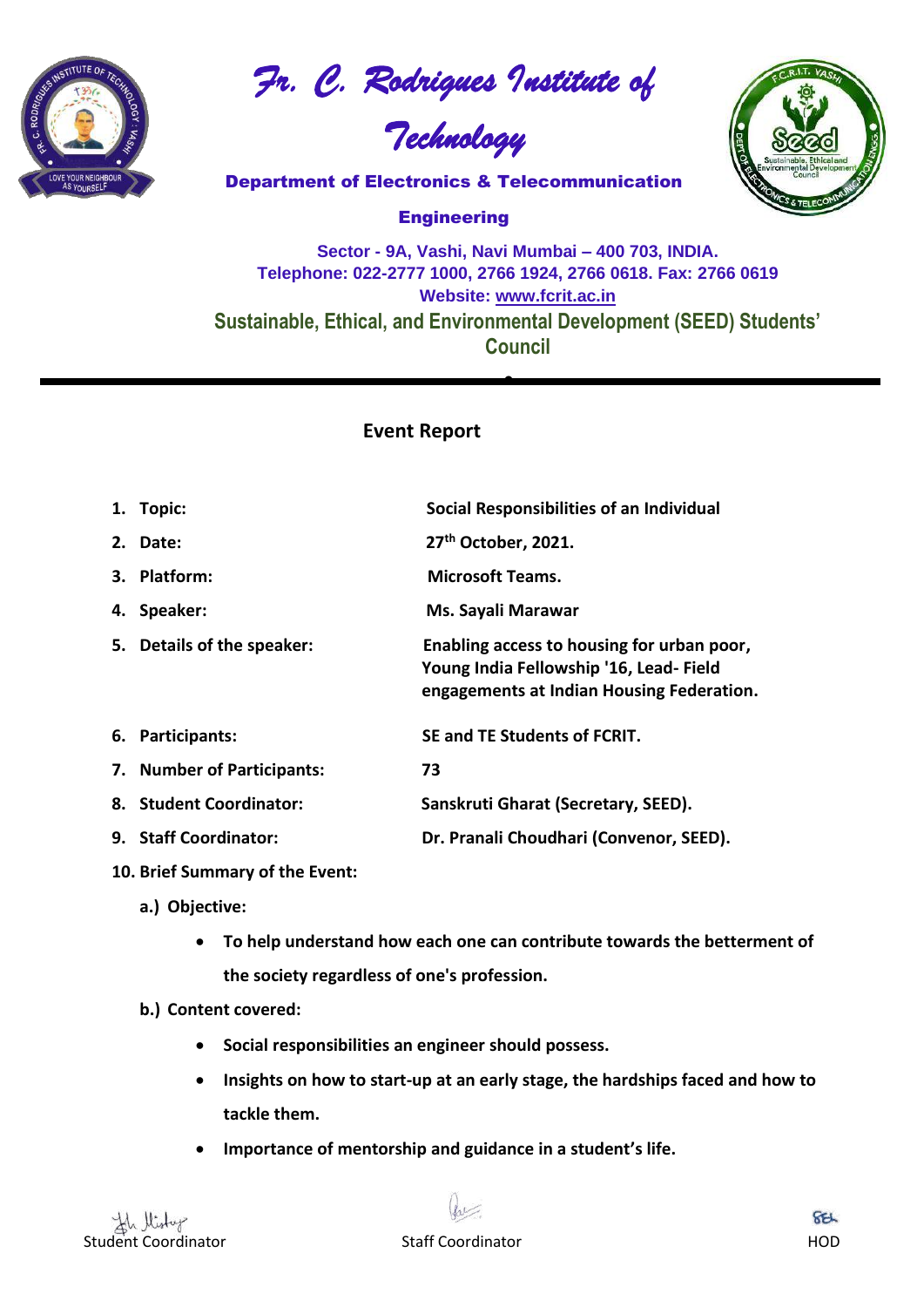

*Fr. C. Rodrigues Institute of* 

*Technology*



**Engineering** 

**Sector - 9A, Vashi, Navi Mumbai – 400 703, INDIA. Telephone: 022-2777 1000, 2766 1924, 2766 0618. Fax: 2766 0619 Website: [www.fcrit.ac.in](http://www.fcrit.ac.in/) Sustainable, Ethical, and Environmental Development (SEED) Students' Council**

•

- **Ways to create awareness among the society and secure their social responsibilities at the same time.**
- **How interested students can focus on their curriculum as well as make time towards working in social impact space.**
- **c.) Outcome:** 
	- **Participants realized the importance of social responsibilities not only as a person but also as an engineer.**
	- **Participants came to know about starting-up at an early stage and also received guidance on how to cope up with the failure and always be motivated to do better.**
	- **Participants understood the necessity of proper career guidance and how it helps in finding the right path.**
	- **Participants learnt how socially inclined people can learn to manage their time as students and get started towards the social impact space in the student phase itself.**



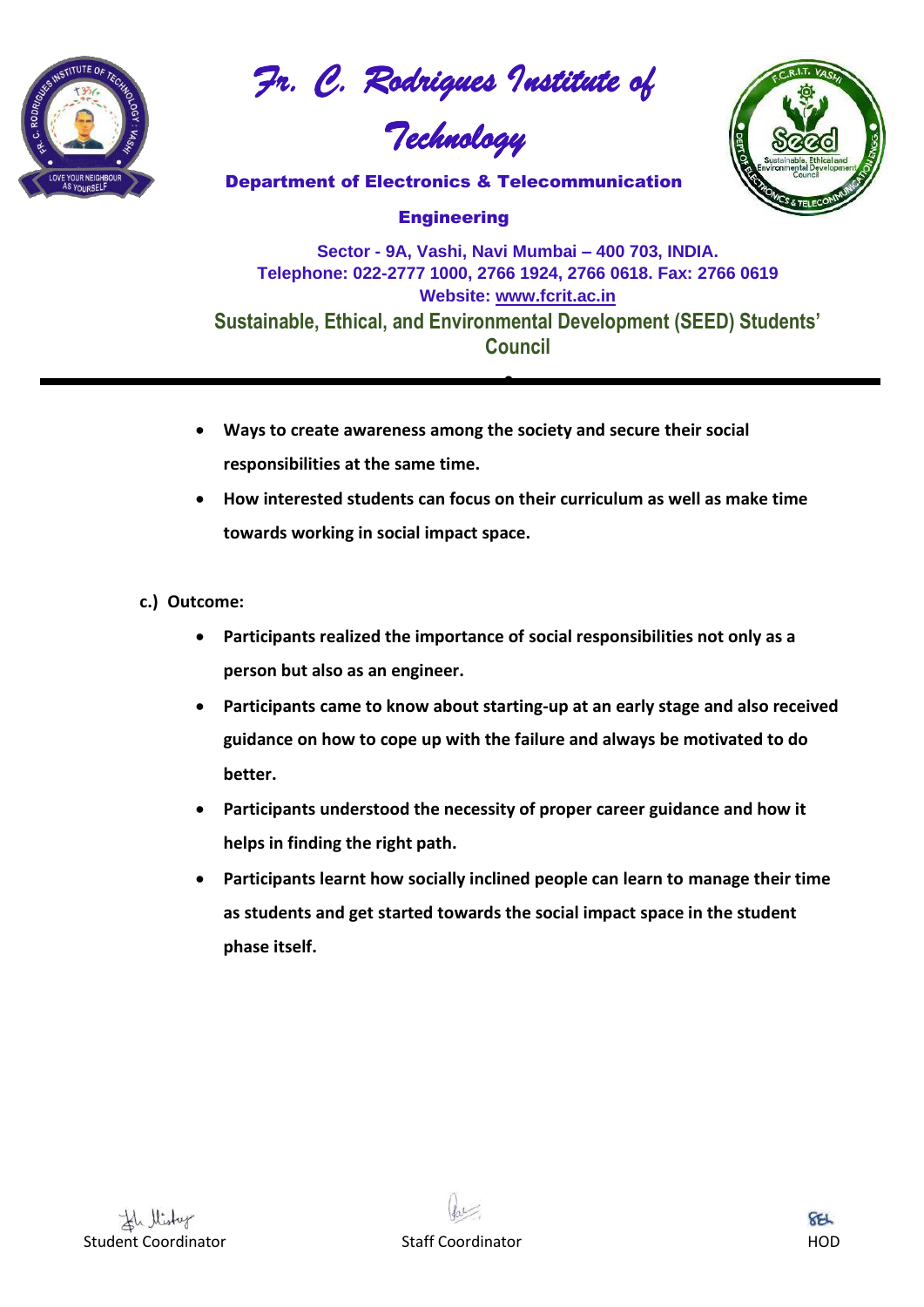

*Fr. C. Rodrigues Institute of* 

*Technology*



**Engineering** 

# **Sector - 9A, Vashi, Navi Mumbai – 400 703, INDIA. Telephone: 022-2777 1000, 2766 1924, 2766 0618. Fax: 2766 0619 Website: [www.fcrit.ac.in](http://www.fcrit.ac.in/) Sustainable, Ethical, and Environmental Development (SEED) Students' Council**

•

#### **11. Participants Feedback:**

Did the session help you to learn about your responsibility towards the society?

48 responses



Kindly share your key takeaways from this session. 48 responses